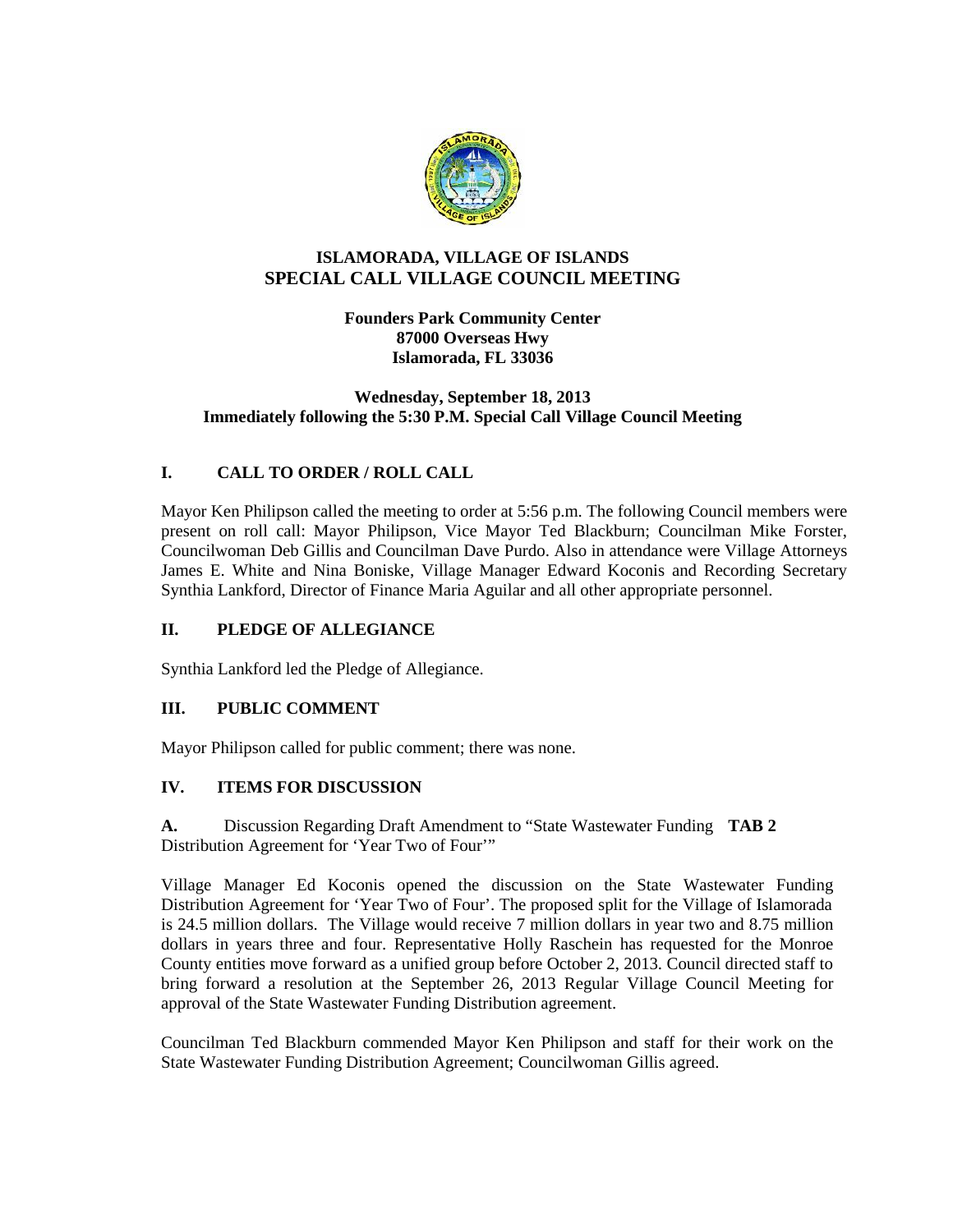### **B.** Ad Hoc Village Attorney Recommendation Committee Report **TAB 1**

Scott Black presented the Ad Hoc Village Attorney Recommendation Committee Report. Twentyfive applications were received for the position of Village Attorney, nine were selected for interviews, and eight interviews were conducted. The Committee developed interview questions and scoring guidelines for Village Council to use in the interview process. The Committee unanimously agreed on the top five candidates brought forward to Village Council.The candidates were presented in alphabetical order, not by rank or scoring.

Mayor Ken Philipson thanked the Committee for their work and recognized Human Resources Manager Kelly Toth for her work.

**C.** Discussion Regarding Interview Scheduling and Process

Mayor Ken Philipson recommended interviews be conducted on Friday, September 27, 2013 beginning at 9:00 AM. Each candidate would be interviewed individually by individual members of Council and rotate at the end of the interview, with interview period lasting no longer than thirty minutes. Council would convene a Special Call Village Council meeting in the afternoon of September 27, 2013 to discuss their rankings of the candidates and determine the final two candidates that will go forward to a public interview. Council may decide to call a final vote for selection of the Village Attorney at the September 27, 2013 Special Call Village Council Meeting.

Councilman Ted Blackburn agreed with Mayor Philipson's recommendations. Councilwoman Deb Gillis requested background checks be conducted prior to the September 27, 2013 interviews. Council directed Human Resources Manager Kelly Toth to conduct background checks on the five candidates and check their references. Councilman Purdo expressed concern regarding interviewing and selecting a Village Attorney on the same day. Councilman Mike Forster agreed with Mayor Philipson's recommendations.

Village Attorney Nina Boniske requested clarification on the process of choosing the final two candidates for public interview at the Special Call Village Council Meeting. Mayor Philipson advised Council will discuss their individual rankings of the candidates at the start of the Special Call Village Council Meeting to determine the two finalists that will move forward to the public interview conducted that evening.

Village Attorney Nina Boniske inquired if Council intended to provide lodging accommodations to the candidates. Council agreed to provide the candidates with lodging for the night of September 26, 2013 and directed staff to make the arrangement.

Staff was directed to notice a Special Call Village Council Meeting for the Interview and Selection of a Village Attorney on Friday, September 27, 2013 at 3:00 PM in the Founder's Park Community Center.

## **V. MAYOR / COUNCIL COMMUNICATIONS**

Mayor Ken Philipson announced the Rum Runners 5K Race will return this year and is planned for early December 2013.

> *Minutes of Special Call Village Council Meeting September 18, 2013*

> > *Page 2 of 3*